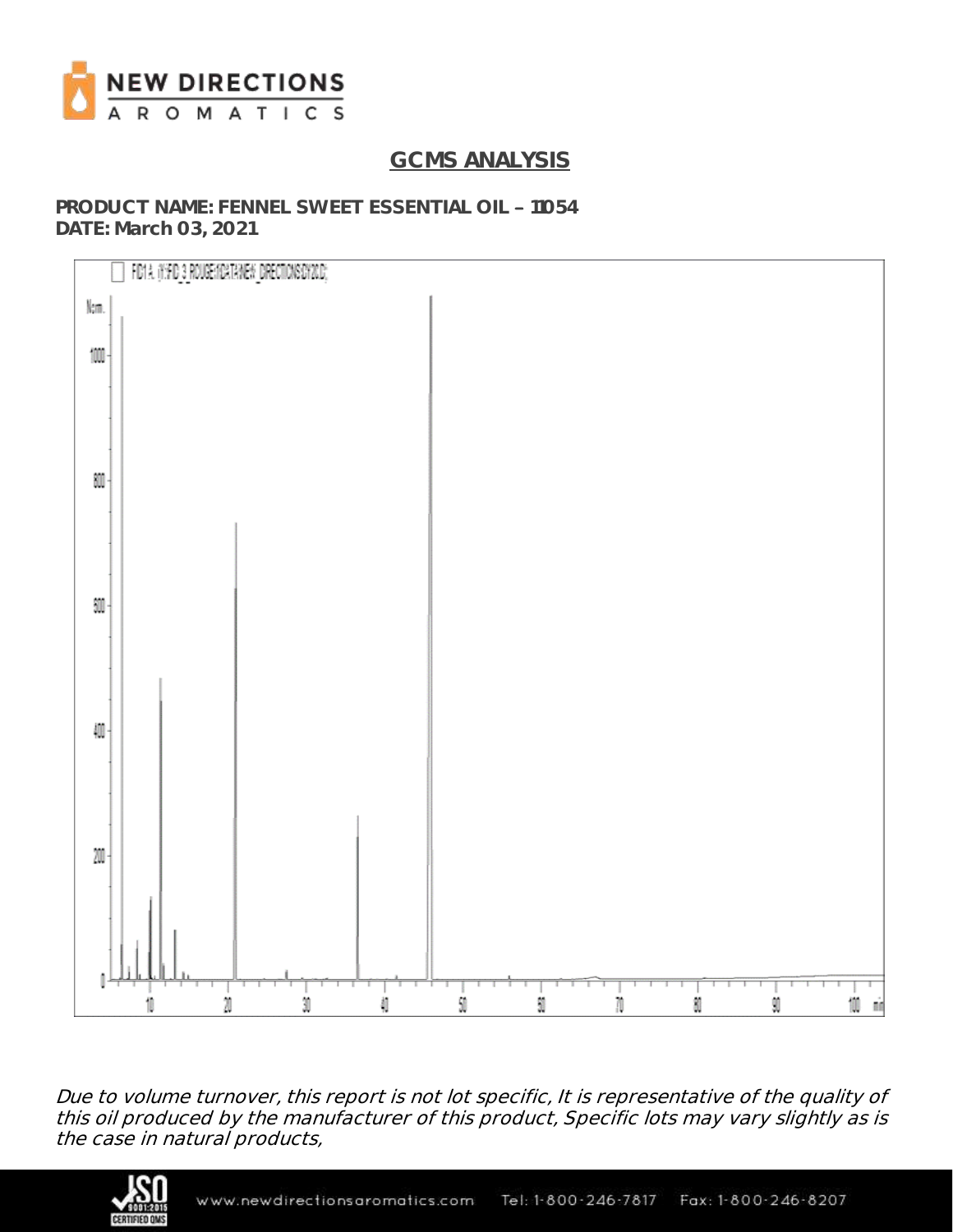

# **GCMS ANALYSIS ,)**

### **PRODUCT NAME: FENNEL SWEET ESSENTIAL OIL - 11054**

| <b>Peak</b>      | $RT$ (min) | Compound                | $\frac{0}{0}$ |
|------------------|------------|-------------------------|---------------|
| $\mathbf{1}$     | 4,93       | <b>ISOVALERALDEHYDE</b> | 0,01          |
| $\overline{2}$   | 6,19       | <b>TRICYCLENE</b>       | 0,02          |
| $\overline{3}$   | 6,40       | alpha-PINENE            | 6,42          |
| 4                | 6,47       | alpha-THUYENE           | 0,02          |
| $\overline{5}$   | 7,16       | alpha-FENCHENE          | 0,01          |
| $\overline{6}$   | 7,35       | <b>CAMPHENE</b>         | 0,12          |
| $\overline{7}$   | 8,38       | beta-PINENE             | 0,39          |
| 8                | 8,71       | <b>SABINENE</b>         | 0,05          |
| $\boldsymbol{9}$ | 9,56       | delta3-CARENE           | 0,01          |
| 10               | 9,94       | beta-MYRCENE            | 0,79          |
| 11               | 10,12      | alpha-PHELLANDRENE      | 0,90          |
| 12               | 10,25      | psi-LIMONENE            | 0,02          |
| 13               | 10,61      | alpha-TERPINENE         | 0,04          |
| 14               | 11,38      | <b>LIMONENE</b>         | 5,03          |
| 15               | 11,70      | 1,8-CINEOLE             | 0,04          |
| 16               | 11,72      | beta-PHELLANDRENE       | 0,15          |
| 17               | 12,65      | cis-beta-OCIMENE        | 0,01          |
| 18               | 13,22      | gamma-TERPINENE         | 0,65          |
| 19               | 13,40      | trans-beta-OCIMENE      | 0,01          |
| 20               | 14,11      | m-CYMENE                | 0,01          |
| 21               | 14,28      | p-CYMENE                | 0,11          |
| 22               | 14,88      | <b>TERPINOLENE</b>      | 0,06          |
| $\overline{23}$  | 15,16      | <b>OCTANAL</b>          | 0,01          |
| 24               | 20,99      | <b>FENCHONE</b>         | 16,78         |
| 25               | 24,59      | trans-THUYANOL          | 0,02          |
| 26               | 26,43      | alpha-COPAENE           | 0,01          |
| 27               | 27,46      | <b>CAMPHOR</b>          | 0,18          |
| 28               | 29,40      | trans-2-PINANOL         | 0,01          |
| 29               | 29,47      | <b>LINALOOL</b>         | 0,03          |
| 30               | 30,80      | <b>LONGIFOLENE</b>      | 0,02          |

### Disclaimer & Caution

Please refer to all relevant technical information specific to the product, prior to use, The information contained in this document is obtained from current and reliable sources, New Directions Aromatics Inc, provides the information contained herein, but makes no representation as to its comprehensiveness or accuracy, Individuals receiving this information must exercise their independent judgment in determining its appropriateness for a particular purpose, The user of the product is solely responsible for compliance with all laws and regulations applying to the use of the products, including intellectual property rights of third parties, As the ordinary or otherwise use(s) of this product is outside the control of New Directions Aromatics Inc,, no representation or warranty, expressed or implied, is made as to the effect(s) of such use(s), (including damage or injury), or the results obtained, The liability of New Directions Aromatics Inc, is limited to the value of the goods and does not include any consequential loss, New Directions Aromatics Inc, shall not be liable for any errors or delays in the content, or for any actions taken in reliance thereon, New Directions Aromatics Inc, shall not be responsible for any damages resulting from use of or reliance upon this information, In the event of any dispute, the Customer hereby agrees that Jurisdiction is limited to the province of Ontario,